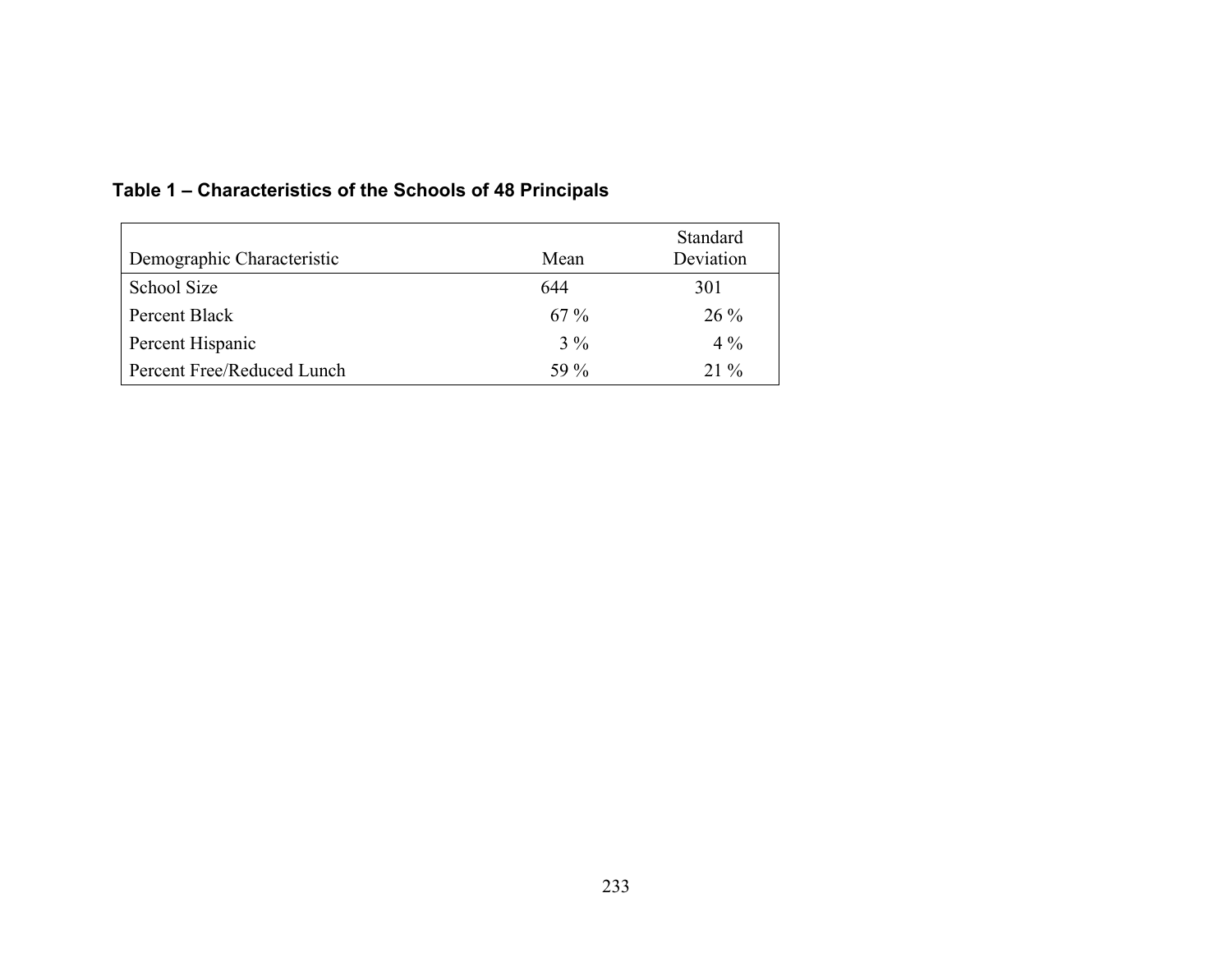| Leadership Content Knowledge     |                                                          |                                                                                                                                                                                                     |                                                                    |                                                                                                                                                                                                                                                                              |
|----------------------------------|----------------------------------------------------------|-----------------------------------------------------------------------------------------------------------------------------------------------------------------------------------------------------|--------------------------------------------------------------------|------------------------------------------------------------------------------------------------------------------------------------------------------------------------------------------------------------------------------------------------------------------------------|
|                                  | <b>Principal Survey Constructs</b>                       |                                                                                                                                                                                                     | <b>Teacher Survey Constructs</b>                                   |                                                                                                                                                                                                                                                                              |
| Subdomain                        | Name (alpha<br>or Pearson r)                             | <b>Items and Descriptions</b>                                                                                                                                                                       | Name (alpha or<br>Pearson r)                                       | <b>Items and Descriptions</b>                                                                                                                                                                                                                                                |
| Subject Matter                   | Principal<br>Expertise: Subject<br>Matter $(.77)$        | Personal knowledge/understanding: 18j What<br>students should know/be able to do in math, 181<br>Personal knowledge/understanding: What<br>students should know/be able to do in<br>reading/writing |                                                                    |                                                                                                                                                                                                                                                                              |
| Pedagogical Content<br>Knowledge |                                                          |                                                                                                                                                                                                     | Principal Pedagogical<br>Content Knowledge (.92)                   | Teacher report of principal knowledge: 8a<br>Knowledge of how children learn, 8b<br>Effective reading/la or English instr, 8c<br>Effective math instr                                                                                                                        |
|                                  |                                                          |                                                                                                                                                                                                     | Principal Practice:<br>Evaluating Instruction (.92)                | How often does leader: 7j Actively monitor<br>quality of math instruction, 7k Actively<br>monitor quality of reading/la or English instr                                                                                                                                     |
| Teachers as Learners             | Principal<br>Expertise:<br>Creating Learning<br>Cultures | 18i Personal knowledge/understanding:<br>Methods for creating learning cultures                                                                                                                     | Principal Practice: Develop<br>Teacher Capacity (.81)              | To what extent does leader: 14b<br>Demonstrate or model instructional practices,<br>14c Observe classroom instruction, 14d<br>Examin/discuss student work with teachers.<br>14e Examine/discuss standardized test<br>results, 14g Share information/advice with a<br>teacher |
|                                  | Principal Practice:<br>Staff<br>Development $(.5)$       | How often does leader: 15p Develop the staff<br>development program in the school, 15q<br>Personally provide staff development                                                                      | Principal Practice:<br>Encouragement to Improve<br>Teaching $(.6)$ | The principal at this school: 7e Encourages<br>teachers to implement what they learned in<br>pro dev, 7t Encourages efforts to improve<br>teaching                                                                                                                           |
|                                  |                                                          |                                                                                                                                                                                                     | Principal Expertise: Support<br>Pro Dev                            | <b>8d</b> Principal has strong understanding of<br>how to support teachers' professional<br>learning                                                                                                                                                                         |

## **Table 3 – Expertise Subdomains and Their Corresponding Criterion Variables: Leadership Content Knowledge**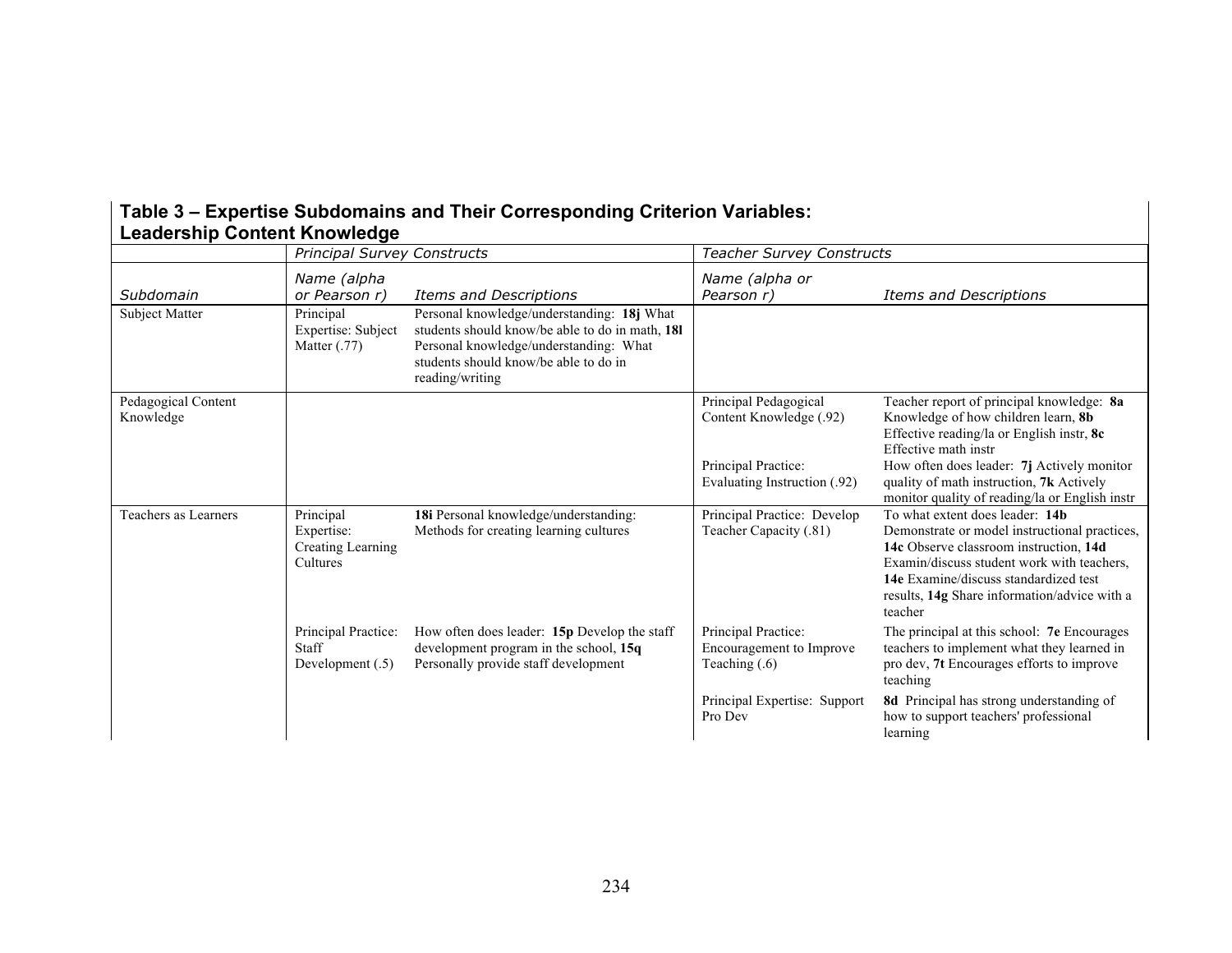| Principal Interaction<br>w/Teachers re: Instruction<br>(.75) | How often did principal: 20c Teach, 21c<br>Observe you teach, 22c Give you feedback<br>after observing, 23c Have in-depth<br>conversations about your teaching, 24c<br>Review you students' work |  |
|--------------------------------------------------------------|--------------------------------------------------------------------------------------------------------------------------------------------------------------------------------------------------|--|
| Principal Personal Interest<br>in: Pro Dev of Teachers       | <b>6</b> The principal takes a personal interest in<br>the pro dev of teachers                                                                                                                   |  |

## **Learning-centered Leadership**

|                               | <b>Principal Survey Constructs</b>                                 |                                                                                                                                                                                                                                                                                                                                                                                                                                                                                                                                                                                                                                                                                                                                                                                              | <b>Teacher Survey Constructs</b> |                        |  |
|-------------------------------|--------------------------------------------------------------------|----------------------------------------------------------------------------------------------------------------------------------------------------------------------------------------------------------------------------------------------------------------------------------------------------------------------------------------------------------------------------------------------------------------------------------------------------------------------------------------------------------------------------------------------------------------------------------------------------------------------------------------------------------------------------------------------------------------------------------------------------------------------------------------------|----------------------------------|------------------------|--|
| Subdomain                     | Name (alpha<br>or Pearson r)                                       | Items and Descriptions                                                                                                                                                                                                                                                                                                                                                                                                                                                                                                                                                                                                                                                                                                                                                                       | Name (alpha or Pearson r)        | Items and Descriptions |  |
| Data-based Decision<br>Making | Principal<br>Expertise: Data-<br>based decision-<br>making $(.82)$ | Personal knowledge/understanding: 18b<br>Different types assessments, 18ac Eval and<br>assess strategies, 18af Evidence-based<br>strategies to assess struggling students                                                                                                                                                                                                                                                                                                                                                                                                                                                                                                                                                                                                                    |                                  |                        |  |
|                               | Principal Practice:<br>Data-based<br>decision-making<br>(.78)      | Extent you use data for <b>9a</b> Identifying<br>individual students who need remedial<br>assistance, 9b Setting learning goals for<br>individual students, <b>9c</b> Tailoring instruction to<br>individual students' needs, 9d Developing<br>recommendations for tutoring or other<br>educational services for students, 9e<br>Assigning or reassigning students to classes or<br>groups, 9f Identifying and correcting gaps in<br>the curriculum for all students, 9g<br>Encouraging parent involvement in student<br>learning, 9h Identifying areas where teachers<br>need to strengthen their content knowledge or<br>teaching skills, 9i Determining topics for<br>professional development, 9j Setting school<br>improvement goals, 9k Celebrating the<br>achievement of school goals |                                  |                        |  |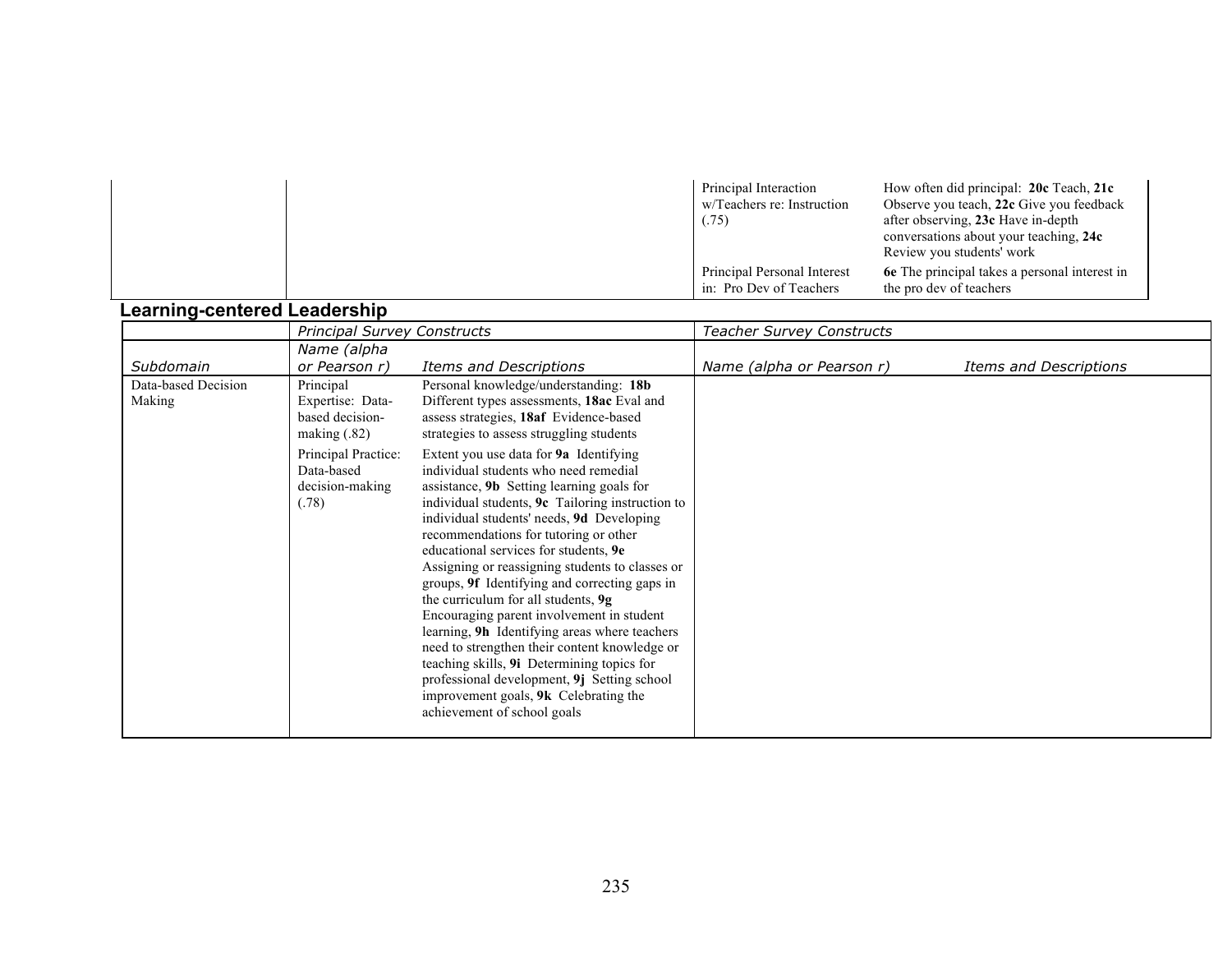| <b>Effective Teaching and</b> | Principal                 | Personal knowledge/understanding: 18c         |                                              |                                          |
|-------------------------------|---------------------------|-----------------------------------------------|----------------------------------------------|------------------------------------------|
| Learning                      | Expertise:                | Applied motivational theories, 18v Student    |                                              |                                          |
|                               | <b>Effective Teaching</b> | growth/dev, 18r Applied learning theories,    |                                              |                                          |
|                               | and Learning (.84)        | 18x Effective instr. practices math, 18ai     |                                              |                                          |
|                               |                           | Strategies dealing with struggling students,  |                                              |                                          |
|                               |                           | 18ak Effective instr. practices english/la    |                                              |                                          |
|                               | Principal Practice:       | How often does leader: 15h Demo instruction   |                                              |                                          |
|                               | Examine/discuss           | in classroom, 15j Examine/discuss student     |                                              |                                          |
|                               | student work (.72)        | work, 15k Examine/discuss test results        |                                              |                                          |
| Monitoring Instructional      | Principal                 | Personal knowledge/understanding: 18z         | Principal Practice: Monitoring Instructional | To what extent does leader: 7f Carefully |
| Improvement                   | Expertise:                | Benchmarking, 18al Procedures for             | Improvement (.84)                            | tracks student academic progress, 7h     |
|                               | Monitoring                | monitoring teachers                           |                                              | Know what's going on in my classroom,    |
|                               | Instructional             |                                               |                                              | 7u Work with teachers who are struggling |
|                               | Improvement               |                                               |                                              | to improve instruction                   |
|                               | (.824)                    |                                               |                                              |                                          |
|                               | Principal Practice:       | How often does leader: 15i Observe teacher    |                                              |                                          |
|                               | Monitoring                | trying new materials, 15r Troubleshoot school |                                              |                                          |
|                               | Instructional             | improvement efforts, 15t Monitor curriculum   |                                              |                                          |
|                               | Improvement $(.80)$       | to match improvement efforts, 15u Monitor     |                                              |                                          |
|                               |                           | class instr practices to see if they reflect  |                                              |                                          |
|                               |                           | school's improvement efforts                  |                                              |                                          |
| Standards and Systems         | Principal                 | Personal knowledge/understanding: 18f curr    |                                              |                                          |
| Thinking                      | Expertise:                | design, implementation, 18ah Personal         |                                              |                                          |
|                               | Standards and             | knowledge/understanding: Aligning             |                                              |                                          |
|                               | <b>Systems Thinking</b>   | instruction and materials                     |                                              |                                          |
|                               | (.68)                     |                                               |                                              |                                          |

## **Problem-solving Expertise**

|                         | <b>Principal Survey Constructs</b> |                                                | <b>Teacher Survey Constructs</b> |                        |
|-------------------------|------------------------------------|------------------------------------------------|----------------------------------|------------------------|
|                         | Name (alpha                        |                                                |                                  |                        |
| Subdomain               | or Pearson r)                      | Items and Descriptions                         | Name (alpha or Pearson r)        | Items and Descriptions |
| Gathering Data v. Makes | Principal                          | Personal knowledge/understanding: 18ag         |                                  |                        |
| Assumptions             | Expertise: Data                    | Information sources, data collection, analysis |                                  |                        |
|                         | collection and                     | strategies                                     |                                  |                        |
|                         | analysis                           |                                                |                                  |                        |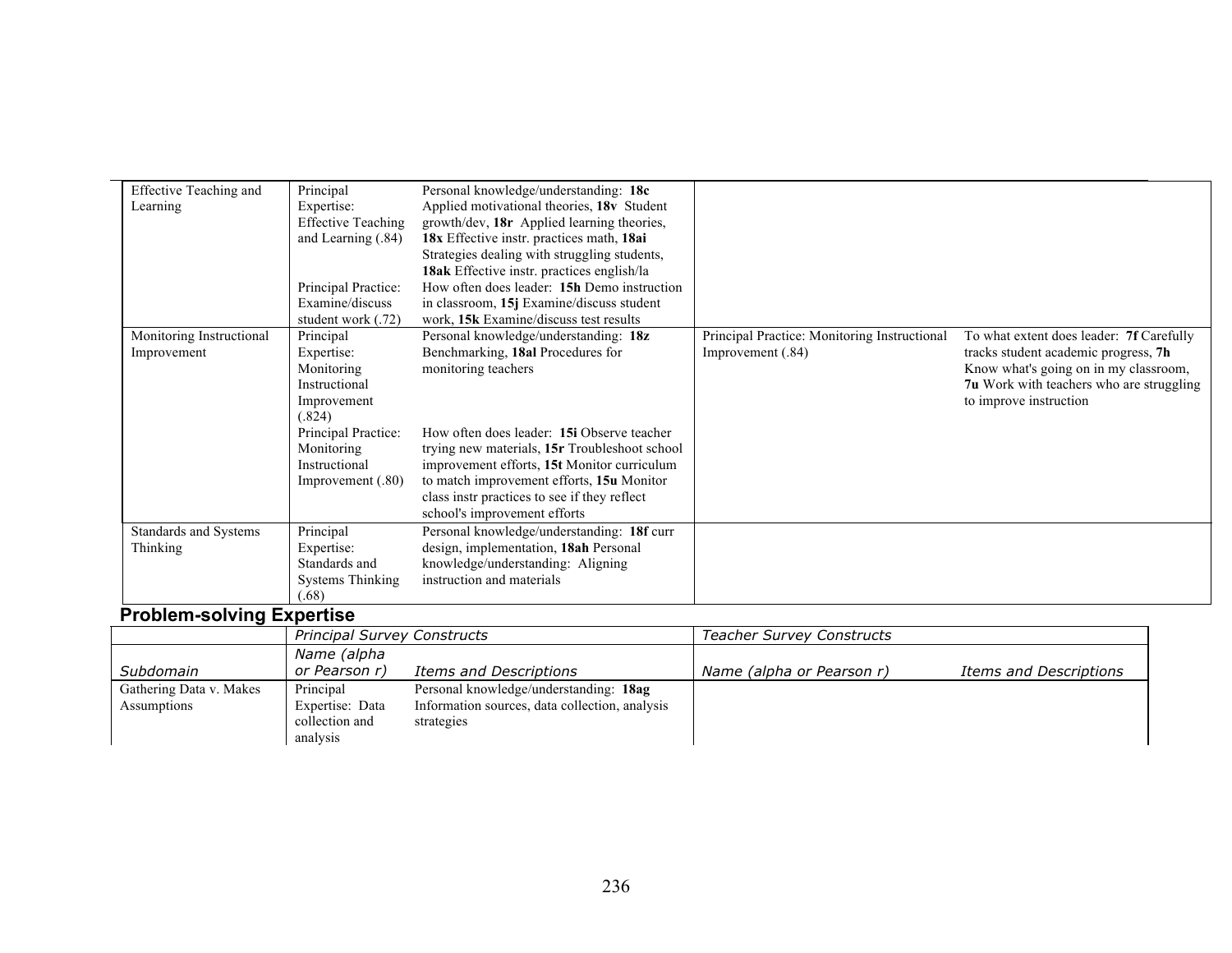| Delegation of Authority | Principal Report<br>of Participation in<br>Leadership Team<br>(.72) | 14d Members of lead team work closely<br>together, 14e Power to make decisions is<br>equally shared on team, 14f Team tries to come<br>to consensus, 14g Few people seem to dominate<br>(reverse code)                     | Principal Encouragement of Teacher<br>Responsibility (.7)        | Teachers are encouraged to<br>take responsibility to 2a help<br>one another, 2b improve<br>overall quality of teaching in<br>school                                                                                                                                                                                                                                                                                                                                                |
|-------------------------|---------------------------------------------------------------------|----------------------------------------------------------------------------------------------------------------------------------------------------------------------------------------------------------------------------|------------------------------------------------------------------|------------------------------------------------------------------------------------------------------------------------------------------------------------------------------------------------------------------------------------------------------------------------------------------------------------------------------------------------------------------------------------------------------------------------------------------------------------------------------------|
|                         |                                                                     |                                                                                                                                                                                                                            | Degree of Distributed Leadership/Shared<br>Decision-making (.86) | Amount of influence<br>teachers have over 4a Hiring<br>staff, 4b Planning spending<br>of discretionary funds, 4c<br>Determining which<br>books/materials used, 4d<br>Establishing curriculum/instr<br>program, 4e Determining<br>content of in-services, 4f<br>Setting standards for student<br>behavior, 4g Determining<br>goals for improving school                                                                                                                             |
| Planning                | Principal<br>Expertise in<br>Planning (.86)                         | Personal knowledge/understanding: 18a<br>Dev/implementing strategic plans, 18h<br>Models/strategies change and conflict res, 180<br>Change process for systems, organizations,<br>18aj Effective decision-making processes | Principal Practice: Dev/ plan/comm / instr<br>goals (.93)        | To what extent does leader:<br>7a Clearly communicate<br>expected standards for<br>reading/language arts or<br>English instruction in this<br>school, 7b Clearly<br>communicate expected<br>standards for math<br>instruction in this school, 7i<br>Encourage teachers to raise<br>test scores, 71 Make clear to<br>the staff his/her expectations<br>for meeting instr goals, 7m<br>Communicate clear vision,<br><b>7n</b> Communicate clear<br>standards for student<br>learning |